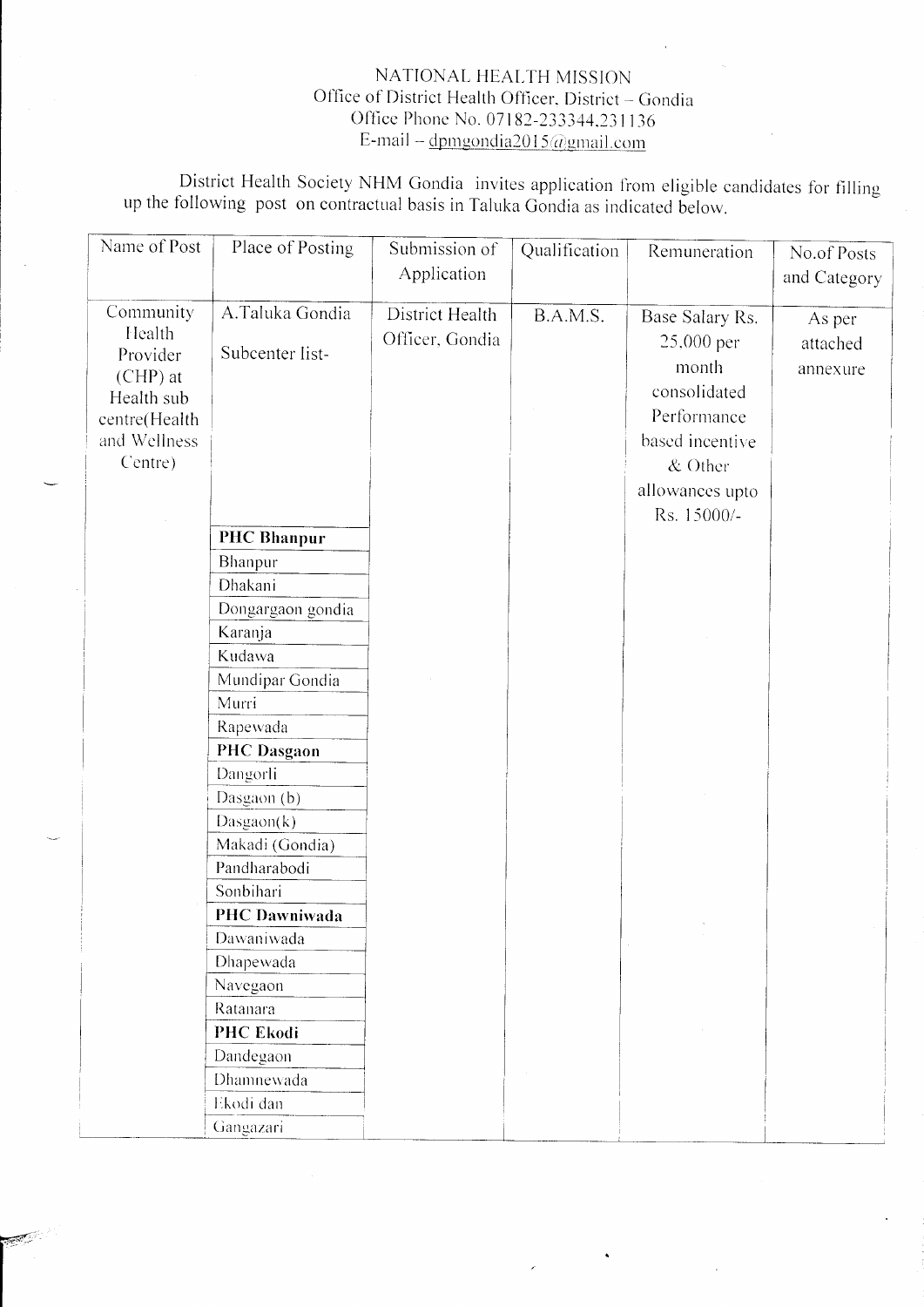| Name of Post            | Place of Posting     | Submission of<br>Application | Qualification | Remuneration -        | No.of Posts<br>and Category |
|-------------------------|----------------------|------------------------------|---------------|-----------------------|-----------------------------|
| Community               | A.Taluka Gondia      | District Health              | B.A.M.S.      | Base Salary Rs.       | As per                      |
| Health                  | Subcenter list-      | Officer, Gondia              |               | 25,000 per            | attached<br>annexure        |
| Provider<br>$(CHP)$ at  |                      |                              |               | month<br>consolidated |                             |
| Health sub              |                      |                              |               | Performance           |                             |
| centre(Health           |                      |                              |               | based incentive       |                             |
| and Wellness<br>Centre) |                      |                              |               | & Other               |                             |
|                         |                      |                              |               | allowances upto       |                             |
|                         |                      |                              |               | Rs. 15000/-           |                             |
|                         | PHC Kamtha           |                              |               |                       |                             |
|                         | Batana               |                              |               |                       |                             |
|                         | Chhipiya             |                              |               |                       |                             |
|                         | Kamatha              |                              |               |                       |                             |
|                         | Khatiya<br>Lambatola |                              |               |                       |                             |
|                         | Paraswada gondia     |                              |               |                       |                             |
|                         | <b>PHC Kati</b>      |                              |               |                       |                             |
|                         | Banathar             |                              |               |                       |                             |
|                         | Birsola              |                              |               |                       |                             |
|                         | Kati                 |                              |               |                       |                             |
|                         | Korani               |                              |               |                       |                             |
|                         | Rajegaon gondia      |                              |               |                       |                             |
|                         | PHC Morwahi<br>Adasi |                              |               |                       |                             |
|                         | Asoli gondia         |                              |               |                       |                             |
|                         | Datora               |                              |               |                       |                             |
|                         | Gudama               |                              |               |                       |                             |
|                         | Morwahi              |                              |               |                       |                             |
|                         | Navargaon(kala)      |                              |               |                       |                             |
|                         | Navargaon(khurd)     |                              |               |                       |                             |
|                         | PHC Rawanwadi        |                              |               |                       |                             |
|                         | Fulchur<br>Garra     |                              |               |                       |                             |
|                         | Katangi(kala)        |                              |               |                       |                             |
|                         | Khamari              |                              |               |                       |                             |
|                         | Nagara               |                              |               |                       |                             |
|                         | Rawanwadi            |                              |               |                       |                             |
|                         | Sawari               |                              |               |                       |                             |

 $\ddot{\phantom{0}}$ 

 $\mathbf{r}$ 

「このことは、このことは、このことは、このことは、このことは、このことは、このことは、このことは、このことは、このことは、このことは、このことは、このことは、このことは、このことは、このことは、このこ このことは、このことは、このことは、このことは、このことは、このことは、このことは、このことは、このことは、このことは、このことは、このことは、このことは、このことは、このことは、このことは、このことは、このことは、このことは、このことは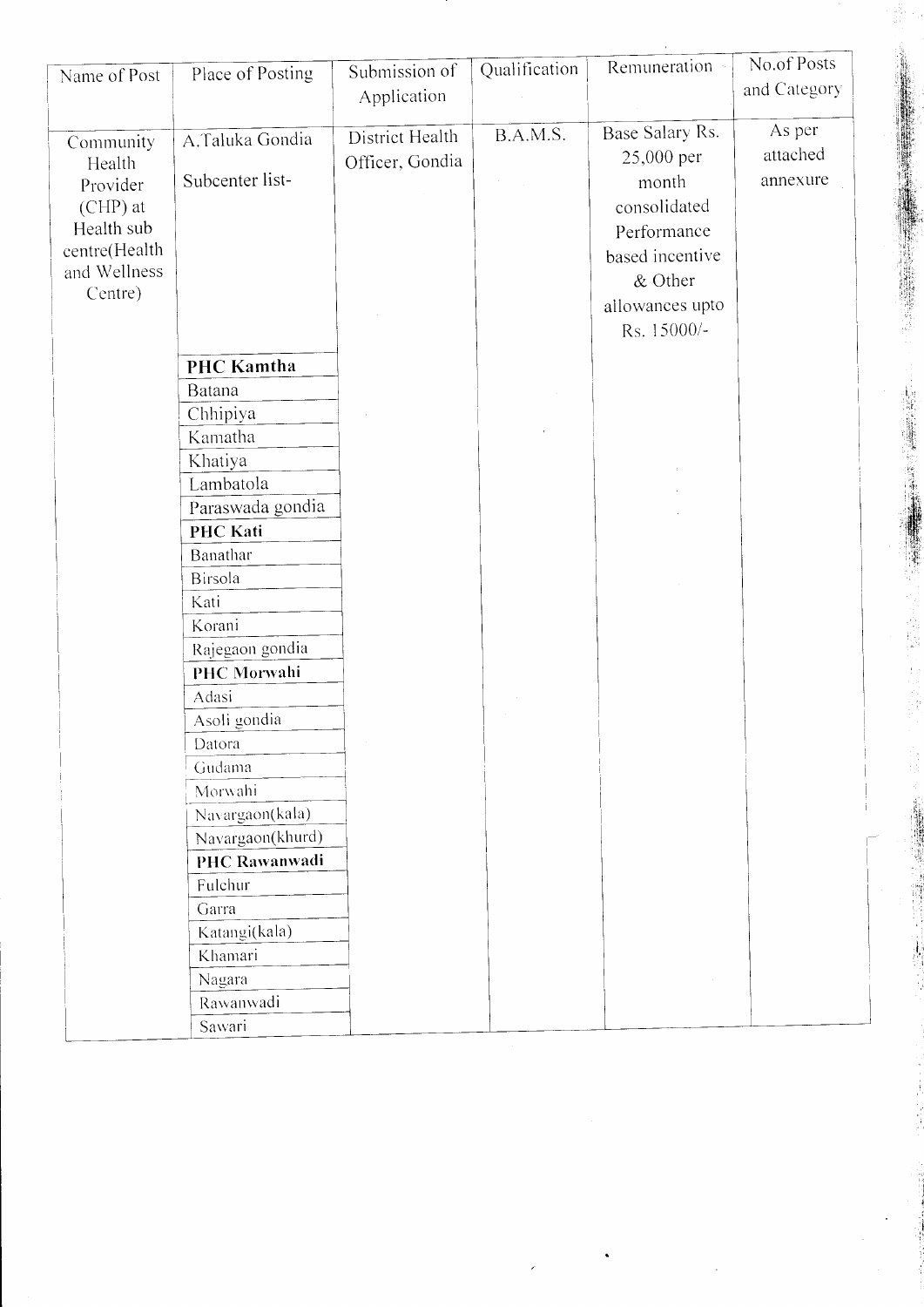| दिनांक ०१/०७/२०१८ रोजी आरक्षण दर्शविनारे विवरणपत्र |                  |                  |                  |                                   |                        |                        |                  |                  |                |                |
|----------------------------------------------------|------------------|------------------|------------------|-----------------------------------|------------------------|------------------------|------------------|------------------|----------------|----------------|
|                                                    |                  |                  |                  | पद नाम  कम्युनीटी हेल्थ प्रोवायडर |                        |                        |                  |                  |                |                |
| विवरण                                              | अजा              | अज               | विजा<br>(अ)      | भज<br>(ब)                         | भज<br>$(\overline{a})$ | भज<br>$(\overline{s})$ | विमाप्र          | इमाव             | खुला           | एकुण           |
| सर्वसाधारण                                         | $\overline{2}$   | $\mathbf{1}$     | $\boldsymbol{0}$ | $\boldsymbol{0}$                  | $\mathbf{1}$           | $\boldsymbol{0}$       | $\bf{0}$         | 3                | $\overline{7}$ | 14             |
| माजी सौनीक                                         | $\mathbf{1}$     | 1                | $\boldsymbol{0}$ | $\boldsymbol{0}$                  | $\boldsymbol{0}$       | $\boldsymbol{0}$       | $\mathbf{1}$     | $\mathbf{1}$     | $\overline{3}$ | $\overline{7}$ |
| प्रकल्पग्रस्त                                      | $\bf{0}$         | $\boldsymbol{0}$ | $\boldsymbol{0}$ | $\bf{0}$                          | $\boldsymbol{0}$       | $\boldsymbol{0}$       | $\bf{0}$         | $\mathbf{1}$     | $\mathbf{1}$   | $\overline{2}$ |
| भुकंपग्रस्त                                        | $\boldsymbol{0}$ | $\boldsymbol{0}$ | $\boldsymbol{0}$ | $\boldsymbol{0}$                  | $\boldsymbol{0}$       | $\boldsymbol{0}$       | $\boldsymbol{0}$ | $\bf{0}$         | $\mathbf{1}$   | $\mathbf{1}$   |
| दिव्यंग<br>(अस्थिव्यंग)                            |                  | $\overline{2}$   |                  |                                   |                        |                        |                  | $\overline{2}$   |                |                |
| महिला                                              | $\overline{2}$   | $\mathbf{1}$     | $\boldsymbol{0}$ | $\theta$                          | 1                      | $\bf{0}$               | $\boldsymbol{0}$ | $\overline{3}$   | 7              | 14             |
| खेळाडू                                             | $\boldsymbol{0}$ | $\boldsymbol{0}$ | $\boldsymbol{0}$ | $\theta$                          | $\boldsymbol{0}$       | 1                      | $\boldsymbol{0}$ | $\boldsymbol{0}$ | 1              | $\overline{2}$ |
| अंशकालीन                                           | 1                | $\boldsymbol{0}$ | $\bf{0}$         | 1                                 | $\boldsymbol{0}$       | $\boldsymbol{0}$       | $\boldsymbol{0}$ | 1                | $\overline{2}$ | 5              |
| एकुण पद संख्या                                     |                  |                  |                  |                                   |                        |                        | 47               |                  |                |                |

Applications are invited on the basis of following reservation chart.

## Terms & Conditions for appointment :

- 1. Shortlisted candidates will be initially sent for six months training at any Hospital in the state.
- 2. Candidates will be paid a stipend of Rs.10,000/- per month during the training period.
- 3. After competition of six months training candidate will have to appear for exit exam. Candidate successfully completing the exit exam will be appointed as Community Health Providerat sub centers.
- 4. Candidate is expected to do home visits to atleast ten households in his/her area daily.
- 5. Candidate successfully clearing the exit exam will get a certificated which will be applicable only for working as a Community Health Provider at sub centre. This certificate does not make the candidate eligible for any specialization/private practice.
- 6. There is no-separate provision for accommodation and other allowances during training period

## • General Terms and Conditions:

- 1. These posts are purely contractual and not state government's regular posts.
- 2. During the selection process 1.5 times candidates will be selected, But after the exit exam if the number of candidates passing the examination are more than the available post then the extra candidates will be treated as waiting candidates.
- 3. Criteria for selection will be the BAMS final year marks of candidates.
- 4. Candidates holding higher qualification will be eligible for maximum of 5 additional marks (PG Diploma 2 and PG defree-5)
- 5. Candidates having experience of working with Government/NHM/Semi-government organization are eligible for 1 additional mark per year, maximum upto 5 marks.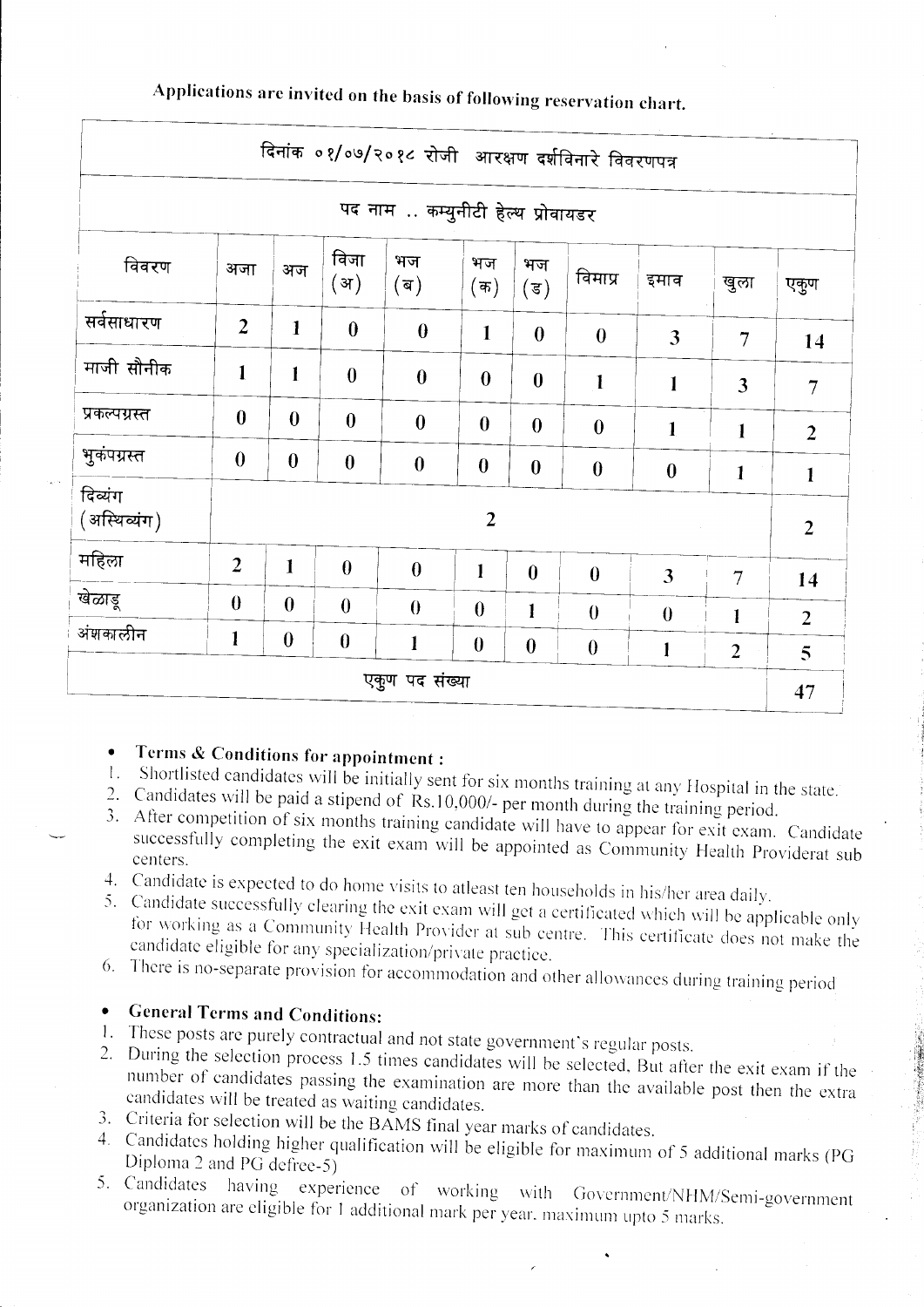6. Candidates from the same Taluka will be given 20 additional marks. Candidates have to clearly mentioned Taluka Name in there application for which he is willing to apply. (Candidates should apply only in one taluka in a particular District)

清算 (事) 重け

- 7. Vertical and Horizontal reservation will be applicable for appointment to Community Health Provider post.
- 8. The candidates clearing exit exam will be appointed initially for 11 months, likely to be extended subject to continuation of the project from Gol. If the Project is not extended; candidate cannot claim any right on the post of permanency of job or Job protection by Government or Any litigation regarding the employment protection.
- 9. Age criteria for open category will be 38 years and for reserved categories it will be 43 years.
- 10. Age criteria will be relaxed by 5 years for existing NHM Employees.
- 11. The selection committee reserves all the rights to modify or change all the above mentioned criteria without any prior intimation.

Application Form should be submitted in prescribed format along with photograph and one set of self attested photo copies of mentioned in the form to the District Health Officer of concerned District, where the candidate wishes to apply.

Last date of receipt of Application Form is 24/07/2018. Application Form received after last date will be considered.

• Candidates are advised to keep their e-mail ID active at least for one year. All future correspondence shall be sent via E-mail. List of Health Wellness Centre will be available on www.zpgondia.gov.in.



**Chief Executive Officer** Zilla Parishad, Gondia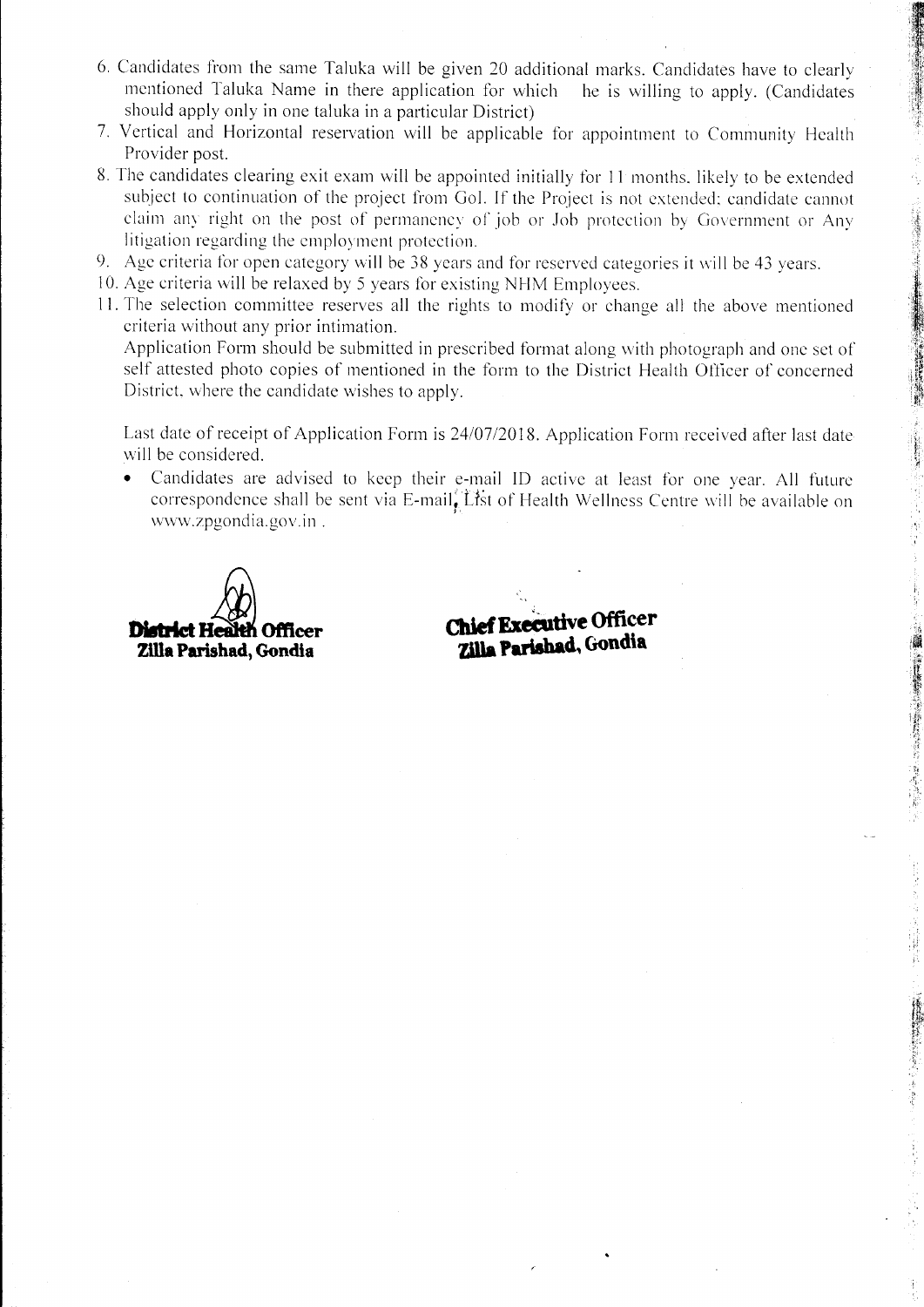## अर्जाचा नमुना

जिल्हा एकात्मिक आरोग्य व कुटुंब कल्याण सोसायटी,<br>आरोग्य विभाग,जिल्हा परिषद,गोंदिया

अर्जाचा कार्यालयीन नोंदणी क्र. :-

प्रति,

मा. अध्यक्ष, जि.ए.आ.व कु.क. सोसायटी,<br>तथा मुख्य कार्यकारी अधिकारी,<br>जिल्हा परिषद,गोंदिया

विषय :-

अर्ज करीत असलेल्या पदाचा प्रवर्ग .......................

| उमेदवाराचे पूर्ण नांव<br>१)              |                                    |
|------------------------------------------|------------------------------------|
| उमेदवाराच्या वडिलाचे नांव<br>२ )         |                                    |
| जन्म तारीख<br>३)                         |                                    |
|                                          | वर्षः महिनाः विवसः<br>$\sim$       |
|                                          | अक्षरी                             |
|                                          |                                    |
|                                          | वय <b>ः  वर्ष</b> महिने   दिवस     |
|                                          | (जाहिरात प्रसिध्द झाली त्या दिवशी) |
| ४) पत्रव्यवहाराचा सूंपर्ण पत्ता          |                                    |
|                                          |                                    |
|                                          |                                    |
|                                          | मोबाईल क्र.                        |
| ५) अर्जदाराकडे रहिवाशी प्रमाणपत्र) आहे   | होय/नाही                           |
| ६) अर्जदाराकडे जातीचे प्रमाणपत्र आहे     | होय/नाही<br>जातीचे नांव -          |
|                                          | जातीचा प्रवर्ग -                   |
| ७) जात पडताळणी प्रमाणपत्र आहे            | होय/नाही                           |
| ८) अर्जवार विवाहीत आहे किंवा नाही        | होय/नाही                           |
| ९) नोंदणी क्रं. (फक्त तांत्रीक पदाकरीता) |                                    |
|                                          |                                    |

पासपाट आकाराचा अलीकडील छायाचित्र स्वतः सांक्षाकित करुन लावावे.